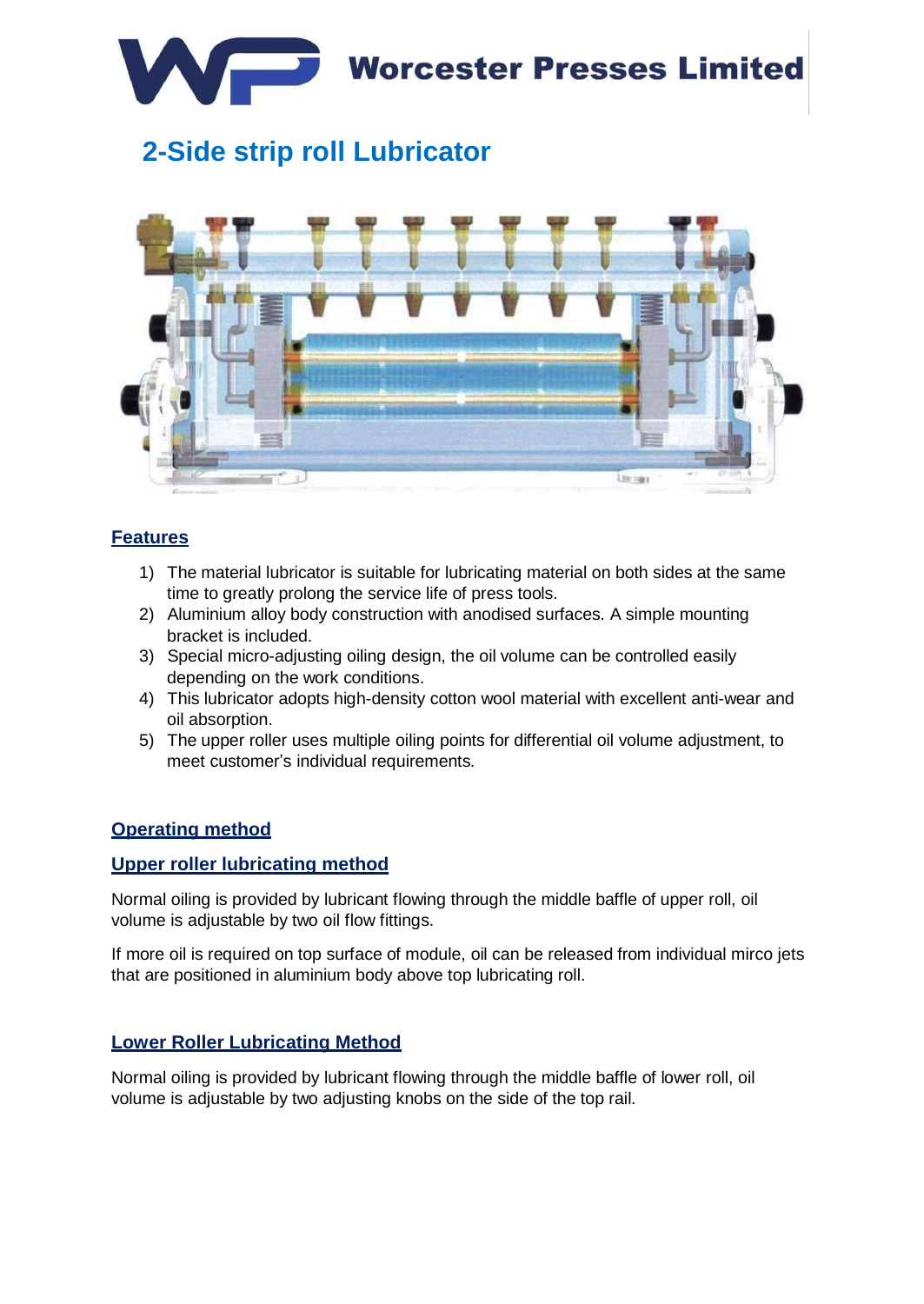

## **AT-Type Suitable for thin & thick material (0.1- 6.0mm) / Big size roller**



## **AT- Drawing**



#### **Micro-Adjusted Lubricator Specifications**

| <b>Model</b> | <b>Max. material</b><br>width | <b>Thickness</b> | <b>Model</b> | <b>Max.</b> material<br>width | <b>Thickness</b> |
|--------------|-------------------------------|------------------|--------------|-------------------------------|------------------|
| AT-100       | 100 <sub>mm</sub>             | $0.10 - 6.0$ mm  | AT-600       | 600mm                         | $0.10 - 6.0$ mm  |
| AT-200       | 200mm                         | $0.10 - 6.0$ mm  | AT-800       | 800 <sub>mm</sub>             | $0.10 - 6.0$ mm  |
| AT-300       | 300 <sub>mm</sub>             | $0.10 - 6.0$ mm  | AT-1000      | 1000mm                        | $0.10 - 6.0$ mm  |
| AT-400       | 400 mm                        | $0.10 - 6.0$ mm  |              |                               |                  |
| AT-500       | 500 <sub>mm</sub>             | $0.10 - 6.0$ mm  |              |                               |                  |

**Special sizes are available by order.**